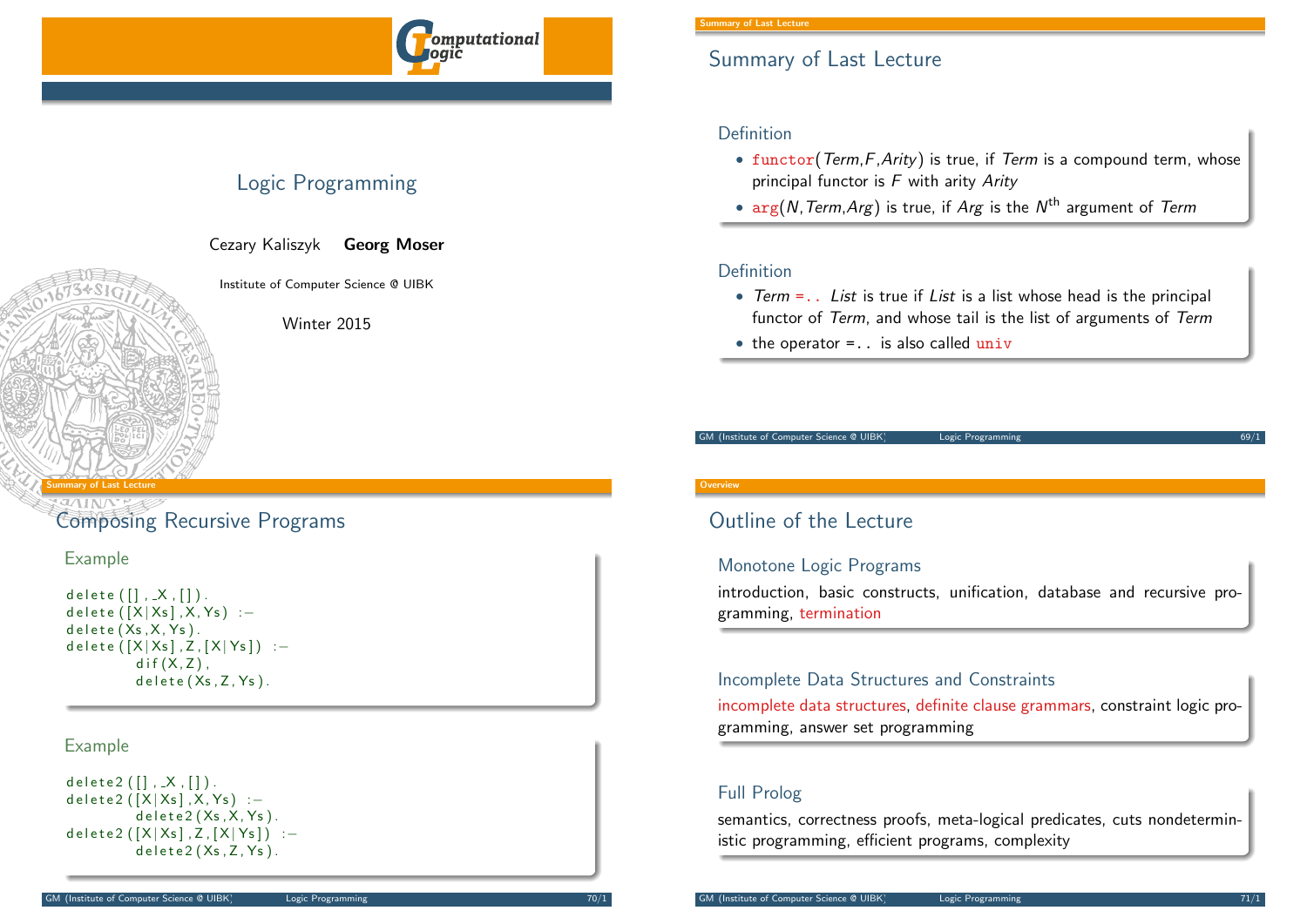## Termination Revisited

#### Example

is list( $[1]$ ). is list( $[X|Xs]$ ) : – is list( $Xs$ ).

## Definitions

- a list is complete if every instances satisfies the above type for lists
- otherwise it is incomplete

Example

the lists  $[a,b,c]$  and  $[a,X,c]$  are complete; the list  $[a,b|Xs]$  is not

### Definition

```
a domain is a set of goals closed under the instance relation
```
#### GM (Institute of Computer Science @ UIBK) Logic Programming

#### <span id="page-1-0"></span>Termination Revisited

## Definition

recursive (grammar) rules which have the recursive goal as the first goal in the body are called left recursive

#### Example

```
aremarried(X,Y) := married(X,Y).
are_married(X, Y) : – married(Y, X).
```
## Example

consider append/3, where the fact comes after the rule

- 1 append terminates if the first argument is a complete list
- 2 append terminates if the third argument is complete
- **3** append terminates iff the first or third argument is complete

## **Observation**

Prolog may fail to find a solution to a goal, even though the goal has a finite computation

### Definition

a termination domain of a program  $P$  is a domain  $D$  such that  $P$ terminates on all goals in D

### Example

consider adding married/2 to the family database, and the following "obvious" closure under commutativity:

 $martied(X,Y) := martied(Y,X)$ .

#### GM (Institute of Computer Science @ UIBK) Logic Programming

#### Termination Revisited

# Efficiency of Programs

#### **Observations**

- as soon as we know the termination domain of a program, we can ask about the complexity ( $=$  efficiency) of the program
- in general resource analysis is even more difficult than termination analysis
- in particular this holds for automatable techniques

#### Definition

suitable complexity measures are

- cardinality of the set of solutions space/time
- number of inferences time
- number of resolution steps time
- size of terms space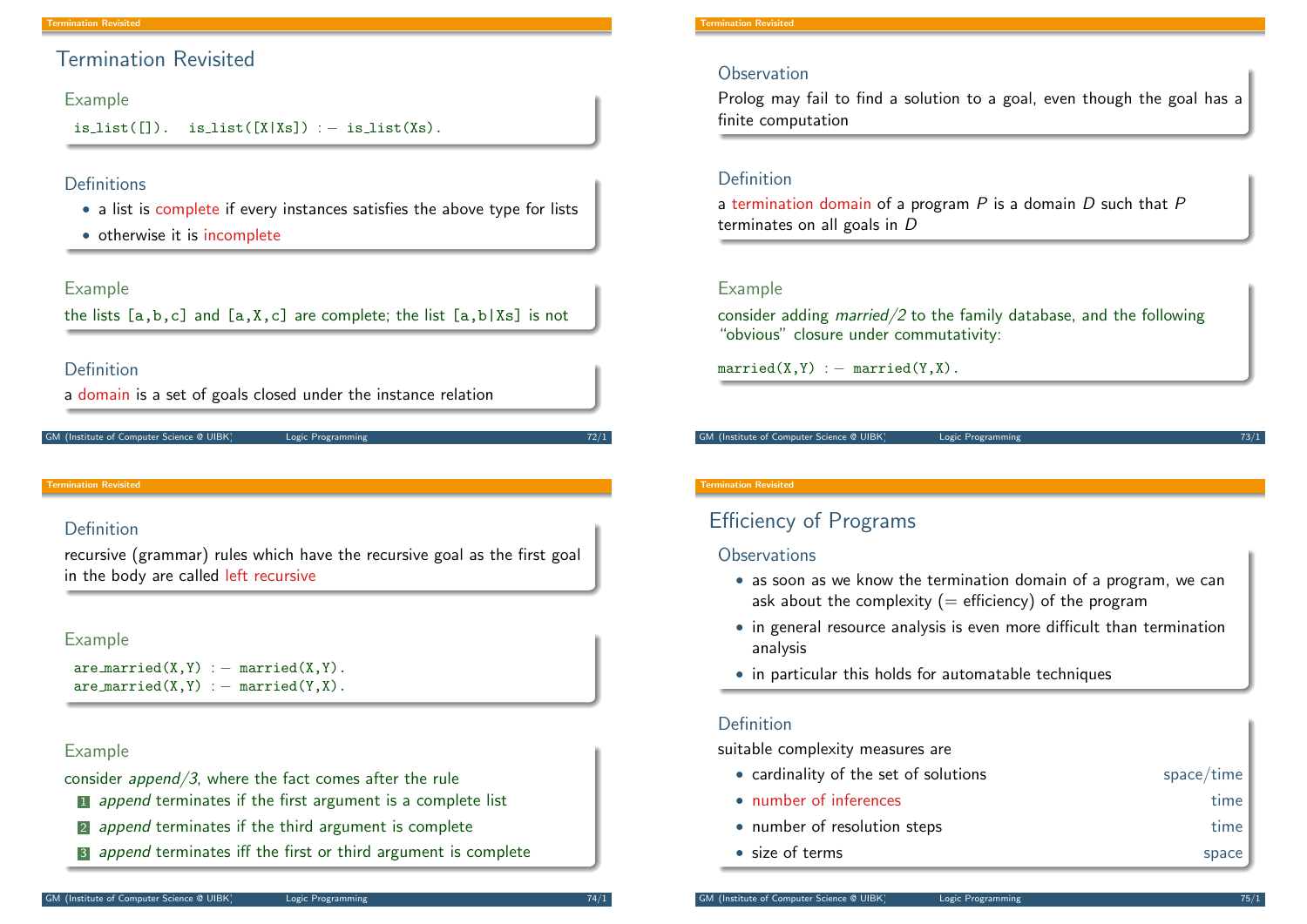```
Example (specialised ancestor_of/2)
ancestor_of (Ancestor, Descendant) :- false,
    child of (Descendant, Ancestor).
ancestor_of (Ancestor, Descendant) :-
    child of (Person, Ancestor),
    ancestor_of (Person, Descendant).
: - ancestor_of (joseph_II, Descendant).
: - ancestor_of (Ancestor, joseph _ II).
```
## Example (cont'd)

```
ancestor_of' (Ancestor) :-
    child of (Person, Ancestor).
    ancestor_of ' (Person).
```
GM (Institute of Computer Science @ UIBK) Logic Programming

#### ncomplete Data Structures

## <span id="page-2-0"></span>[Inco](#page-1-0)[mpl](#page-2-0)ete Data Structures

#### **Observation**

given a list [1,2,3] it can be represented as the difference of two lists 1  $[1,2,3] = [1,2,3] \setminus []$ **2**  $\begin{bmatrix} 1 & 2 & 3 \end{bmatrix} = \begin{bmatrix} 1 & 2 & 3 & 4 & 5 \end{bmatrix} \setminus \begin{bmatrix} 4 & 5 \end{bmatrix}$  $\overline{3}$   $\overline{1,2,3}$  =  $\overline{1,2,3,8}$  \  $\overline{8}$  $[1,2,3] = [1,2,3|Xs] \setminus Xs$ 

#### Definition

the difference of two lists is denotes as  $As \ Bs$  and called difference list

Example

append  $dl(Xs \setminus Ys, Ys \setminus Zs, Xs \setminus Zs)$ .

#### Termination Revisited

#### Analysis

- in goal ancestor of (joseph II) we know the first argument: number of inferences bounded by number of descendants of Joseph II
- consider goal ancestor of (Ancestor, joseph II); here the 2nd argument is irrelevant for the complexity of the program
- child of /2 is called with free variables, hence the solution space is given by the whole database
- all ancestors of all persons are computed

#### Example

 $:$  ancestor\_of (Ancestor, joseph  $\lfloor \cdot \rfloor$ ).

```
ancestor_of_3 (Ancestor, Descendant) :-
    child _of (Descendant, Ancestor).
ancestor_of_3 (Ancestor, Descendant) :-
    child _ of (Descendant, Person),
    ancestor_of_3 (Person, Descendant).
```
GM (Institute of Computer Science @ UIBK) Logic Programming

#### Incomplete Data Structures

## Application of Difference Lists

#### Example

```
reverse(Xs,Ys) :- reverse_dl(Xs, Ys \ []).
reverse_dl([X|Xs], Ys \setminus Zs) :-
    reverse dl(Xs, Ys \setminus [X | Zs]).
reverse_dl([], Xs \setminus Xs).
```
#### Example

```
quicksort(Xs,Ys) :- quicksort_dl(Xs, Ys \ []).
quicksort_dl([X|Xs], Ys \angle Zs) :-
    partition(Xs,X,Littles, Bigs),
    quicksort_dl(Littles, Ys \ [X|Ys1]),
    quicksort_dl(Bigs, Ys1 \setminus Zs).
quicksort_dl([],Xs \setminusXs).
```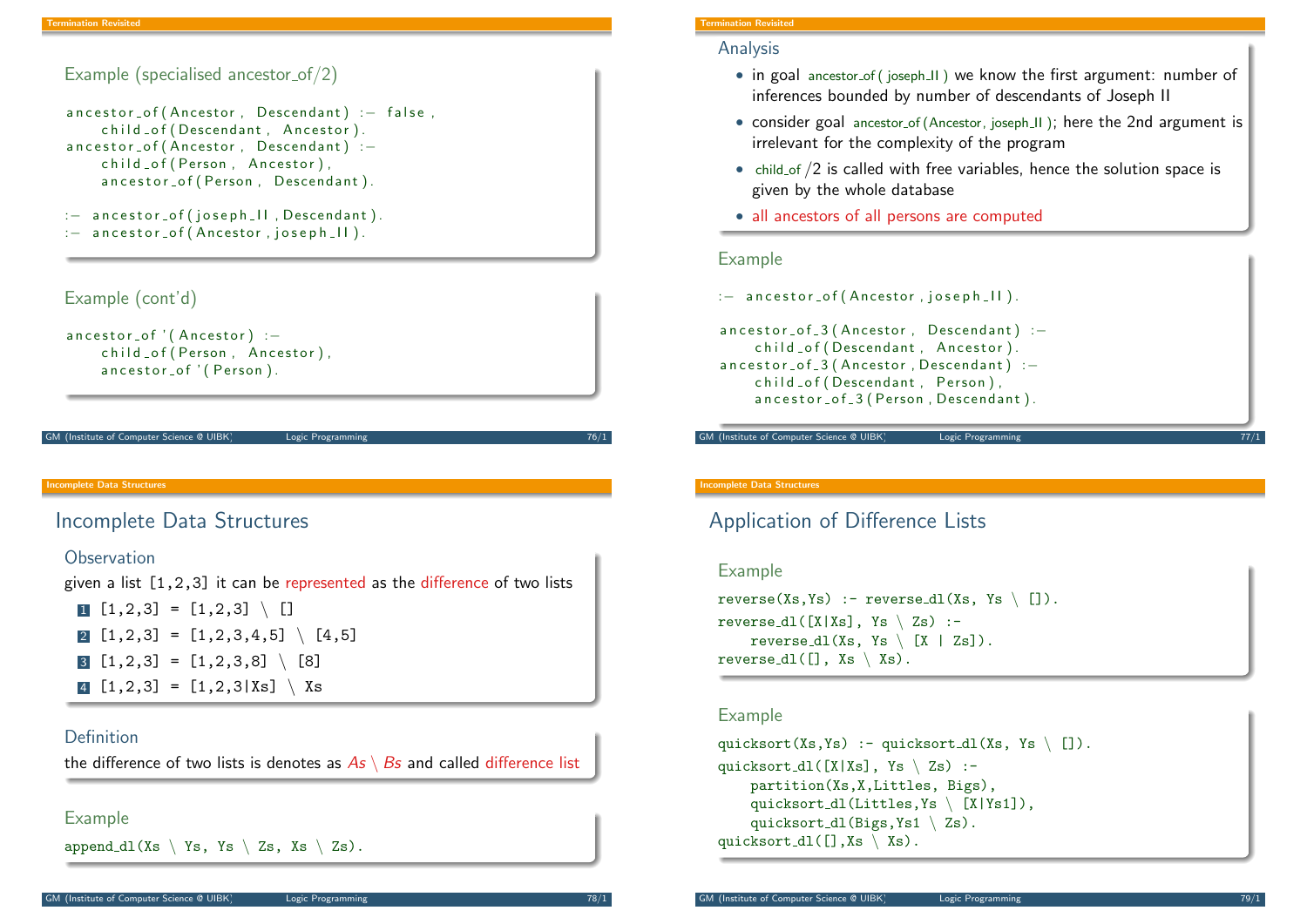#### mplete Data Structures

#### **Observations**

- difference lists are effective if independently different sections of a list are built, which are then concatenated
- the separation operator  $\setminus$  simplifies reading, but can be eliminated: "As  $\backslash$  Bs"  $\rightarrow$  "As , Bs"
- the explicit constructor should be removed, if time or space efficiency is an issue

#### More Observations

- the tail Bs of a difference list acts like a pointer to the end of the first list As
- this works as As is an incomplete list
- thus we represent a concrete list as the difference of two incomplete data structures
- generalises to other recursive data types

#### M (Institute of Computer Science @ UIBK) Logic Programming

#### Definite Clause Grammars

### Example

```
sentence \rightarrow noun\_phrase, verb_phrase.
noun\_phrase \rightarrow determine, noun\_phrase2.
noun\_phrase \rightarrow noun\_phrase2.
noun\_phrase2 \rightarrow adjective, noun\_phrase2.noun\_phrase2 \rightarrow noun.verb_phrase \rightarrow verb, noun_phrase.verb_phrase \rightarrow verb.determiner \rightarrow [the].
determiner \rightarrow [a].
\text{noun} \rightarrow [\text{pie-plate}].\text{noun} \rightarrow \text{[surprise]}.
adjective \rightarrow [decorated].
verb \rightarrow [contains].
sentence \stackrel{*}{\Rightarrow} ''the decorated pie-plate contains a surprise''
```
#### Definite Clause Grammars

## Context-Free Grammars

#### Definition

- a grammar G is a tuple  $G = (V, \Sigma, R, S)$ , where
- $\blacksquare$  V finite set of variables (or nonterminals)
- 2 Σ alphabet, the terminal symbols,  $V \cap \Sigma = \emptyset$
- $\overline{3}$  R finite set of rules
- 4  $S \in V$  the start symbol of G

a rule is a pair  $P \to Q$  of words, such that  $P, Q \in (V \cup \Sigma)^*$  and there is at least one variable in P

#### Definition

```
grammar G = (V, \Sigma, R, S) is context-free, if \forall rules P \rightarrow Q:
```
 $P \in V$ 

 $2 Q \in (V \cup \Sigma)^*$ 

GM (Institute of Computer Science @ UIBK) Logic Programming

#### Definite Clause Grammars

#### Example

```
sentence(S \setminus S0) :- noun\_phrase(S \setminus S1), verb\_phrase(S1 \setminus S0).noun_phrase(S \setminus SO) :-
     determiner(S \setminus S1), noun phrase2(S1 \setminus S0).
noun\_phrase(S) :- noun\_phrase2(S).
noun_phrase2(S \setminus SO) :-
     adjective(S \setminus SI), noun phrase2(SI \setminus SO).
noun\_phrase2(S) :- noun(S).
verb_phrase(S \setminus SO) :- verb(S \setminus SI), noun_phrase(S1 \setminus SO)
verb_phrase(S) :- verb(S).
determiner([the|S] \setminus S).
determiner([a|S] \setminus S).
noun(Fpie-plate|S] \setminus S).
noun([surprise|S] \setminus S.adjective([decorated|S] \setminus S).
verb([contains|S] \setminus S).
```